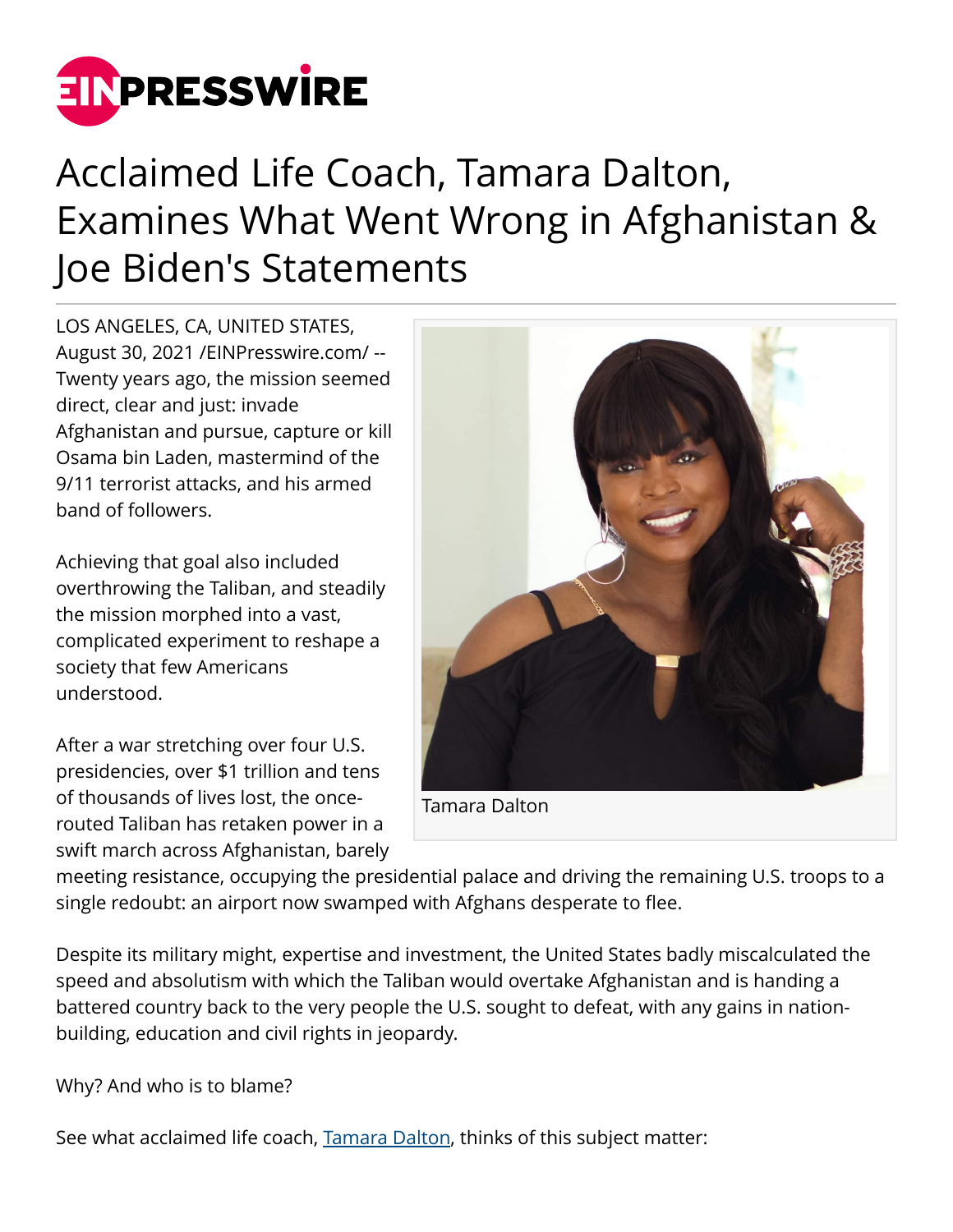I honor the statement by Joe Biden on Afghanistan.

"American troops cannot and should not be fighting in a war and dying in a war that Afghan forces are not willing to fight for themselves. We spent over a trillion dollars. We trained and equipped an Afghan military force of some 300,000 strong incredibly well equipped a force larger in size than the militaries of many of our NATO allies." - President Joe Biden.

1) I have my own stance in war, I'm not against it or for it. However, I'm a mother of an active Navy Seal and I don't believe that American soldiers, our children and our loved ones should die for causes not related to their country. While I do understand that war is sometimes necessary, but the cause for the war should be justified.

2) Afghanistan war and Iraq war costs the United States to be in debt of \$2 trillion dollars and now we are dealing with COVID-19 and the cost of providing vaccinations coverage have already cost the United Stated so much money. A war at this time will not be favorable to America.

3) This war will also lead to more issues such as: more distrust and recrimination, and most likely will provoke internal movements against any government perceived to be loyal to the United States.

4) American military have fought in many wars, some of which within America itself as well as abroad. These wars have fought for variety of reasons, most of these wars were justified such as getting their independence from colonists to the expansion of national boundaries to fight against terrorists attacks against the American people.

About Author Tamara Dalton

Tamara Dalton has published 4 books. As a registered nurse, she also published a nursing NCLEX-RN book. She is a certified life coach and a wellness coach who makes people make progress in their lives in order to obtain success and great fulfillment.

From Port Au Prince, Haiti, Tamara Dalton now lives in Florida where she writes and works as a nurse after attending college. She is the author of an earlier book called "The LOVE WITHIN" (title?) Early on, Tamara struggled to get by in the USA without a green card. "I married the wrong man to get my immigration papers without thinking of the consequences. After years of feeling worthless due to two failed marriages - where I was verbally and physically abused - I even experienced homelessness. I want to share my story in big way to help other people, especially challenged women." Tamara overcame all her challenges herself, graduated from college where she studied nursing and went on to raise three sons, including one now serving in the U.S. Navy, another in the U.S. Army and a third, a music producer.

Aurora DeRose Boundless Media Inc.